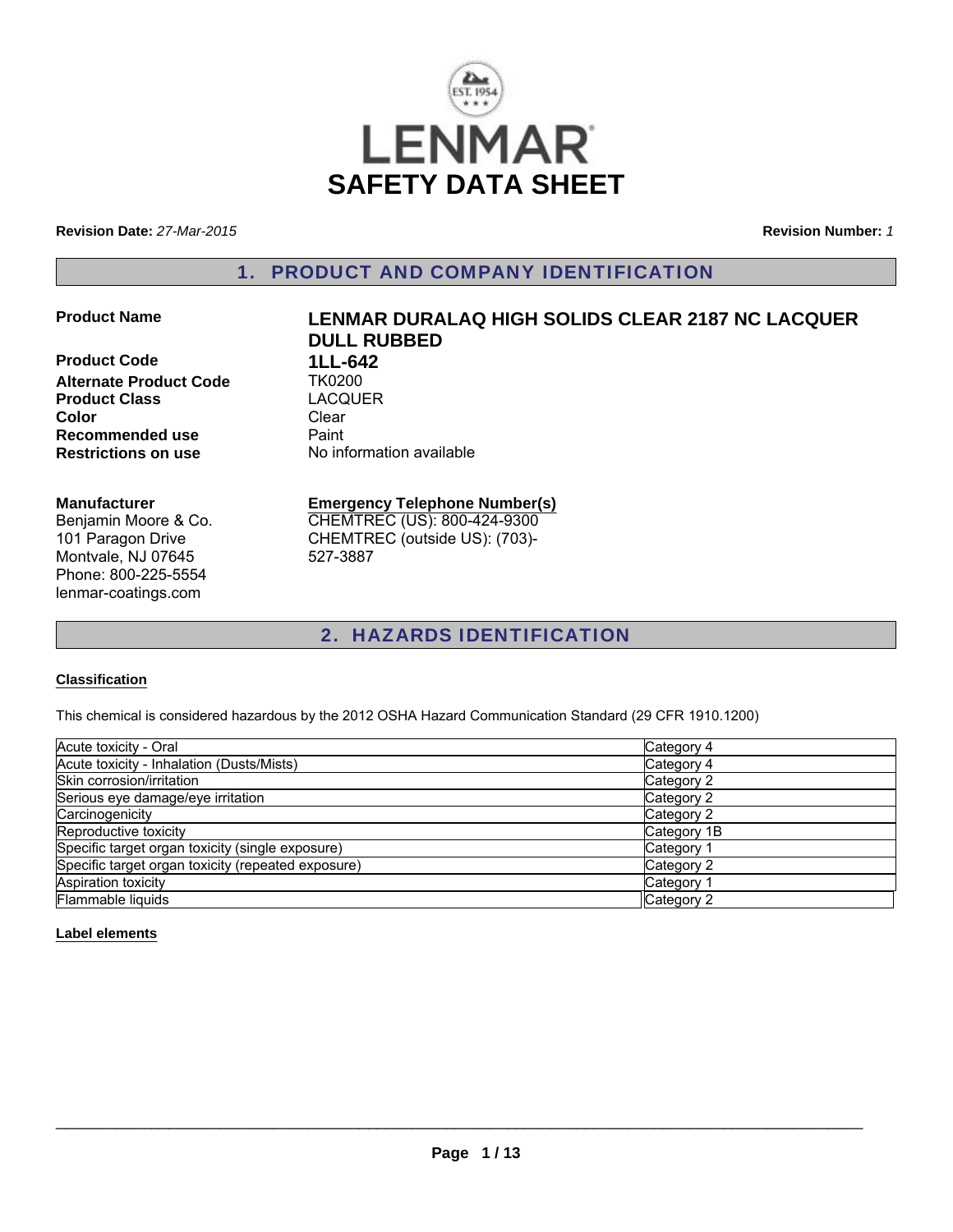#### **Danger**

Highly flammable liquid and vapor **Hazard statements** Harmful if swallowed Harmful if inhaled Causes skin irritation Causes serious eye irritation Suspected of causing cancer May damage fertility or the unborn child Causes damage to organs May cause damage to organs through prolonged or repeated exposure May be fatal if swallowed and enters airways



#### **Appearance** liquid **Odor** solvent

**Precautionary Statements - Prevention**

Obtain special instructions before use Do not handle until all safety precautions have been read and understood Use personal protective equipment as required Wash face, hands and any exposed skin thoroughly after handling Do not eat, drink or smoke when using this product Use only outdoors or in a well-ventilated area Wear eye/face protection Do not breathe dust/fume/mist/vapors/spray Keep away from heat/sparks/open flames/hot surfaces, no smoking Keep container tightly closed Ground/bond container and receiving equipment Use explosion-proof electrical/ventilating/lighting/equipment Use only non-sparking tools Take precautionary measures against static discharge

#### **Precautionary Statements - Response**

If exposed call a POISON CENTER or physician **Eyes**

If in eyes rinse cautiously with water for several minutes. Remove contact lenses, if present and easy to do. Continue rinsing If eye irritation persists get medical attention

 $\mathcal{L}_\mathcal{L} = \{ \mathcal{L}_\mathcal{L} = \{ \mathcal{L}_\mathcal{L} = \{ \mathcal{L}_\mathcal{L} = \{ \mathcal{L}_\mathcal{L} = \{ \mathcal{L}_\mathcal{L} = \{ \mathcal{L}_\mathcal{L} = \{ \mathcal{L}_\mathcal{L} = \{ \mathcal{L}_\mathcal{L} = \{ \mathcal{L}_\mathcal{L} = \{ \mathcal{L}_\mathcal{L} = \{ \mathcal{L}_\mathcal{L} = \{ \mathcal{L}_\mathcal{L} = \{ \mathcal{L}_\mathcal{L} = \{ \mathcal{L}_\mathcal{$ 

#### **Skin**

If skin irritation occurs get medical attention

If on skin (or hair) take off immediately all contaminated clothing. Rinse skin with water

Wash contaminated clothing before reuse

#### **Inhalation**

If inhaled remove victim to fresh air and keep at rest in a position comfortable for breathing Call a POISON CENTER or physician if you feel unwell **Ingestion** If swallowed immediately call a POISON CENTER or physician Do NOT induce vomiting Rinse mouth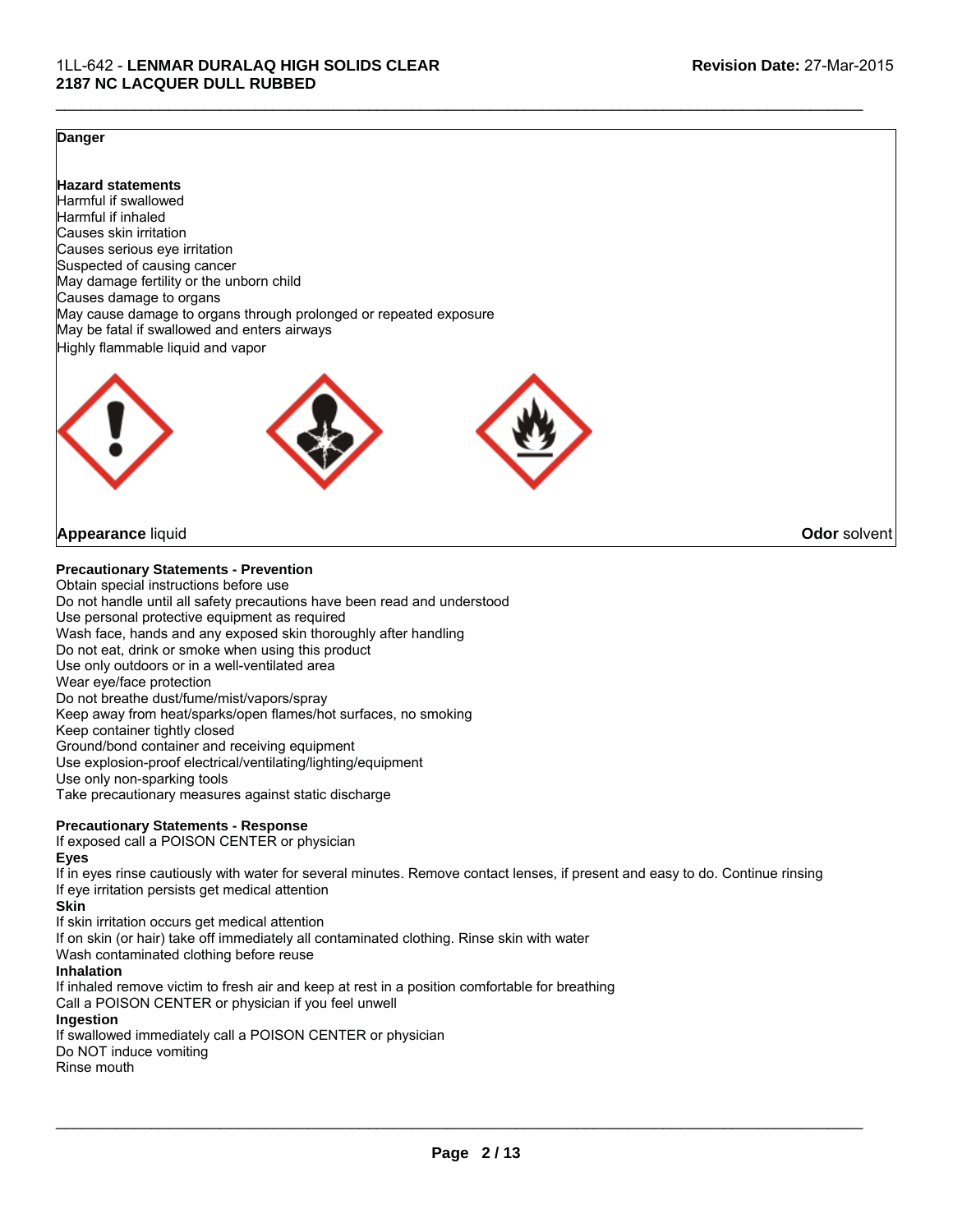#### **Fire**

In case of fire use CO2, dry chemical, or foam for extinction

#### **Precautionary Statements - Storage**

Store locked up Store in a well-ventilated place. Keep cool

### **Precautionary Statements - Disposal**

Dispose of contents/container to an approved waste disposal plant

# **Hazards not otherwise classified (HNOC)**

Not Applicable

#### **Other information**

No information available

# 3. COMPOSITION INFORMATION ON COMPONENTS

 $\mathcal{L}_\mathcal{L} = \{ \mathcal{L}_\mathcal{L} = \{ \mathcal{L}_\mathcal{L} = \{ \mathcal{L}_\mathcal{L} = \{ \mathcal{L}_\mathcal{L} = \{ \mathcal{L}_\mathcal{L} = \{ \mathcal{L}_\mathcal{L} = \{ \mathcal{L}_\mathcal{L} = \{ \mathcal{L}_\mathcal{L} = \{ \mathcal{L}_\mathcal{L} = \{ \mathcal{L}_\mathcal{L} = \{ \mathcal{L}_\mathcal{L} = \{ \mathcal{L}_\mathcal{L} = \{ \mathcal{L}_\mathcal{L} = \{ \mathcal{L}_\mathcal{$ 

| <b>Chemical Name</b>   | <b>CAS-No</b>  | Weight % (max) |
|------------------------|----------------|----------------|
| n-Butyl acetate        | 123-86-4       | 20             |
| VM&P naphtha           | 64742-89-8     | 15             |
| Toluene                | 108-88-3       | 15             |
| Acetone                | 67-64-1        | 10             |
| Butyl benzyl phthalate | 85-68-7        | 10             |
| Xvlene                 | 1330-20-7      | 5              |
| Ethyl acetate          | 141-78-6       | 5              |
| Methyl alcohol         | 67-56-1        | 5              |
| 2-Butoxyethanol        | 111-76-2       | 5              |
| Isopropyl alcohol      | 67-63-0        | 5              |
| Ethyl benzene          | $100 - 41 - 4$ | 5              |
| Silica, amorphous      | 7631-86-9      | 5              |

# 4. FIRST AID MEASURES

#### **First aid measures**

| <b>General Advice</b>             | If symptoms persist, call a physician. Show this safety data sheet to the doctor in<br>attendance.                                                                                                                      |
|-----------------------------------|-------------------------------------------------------------------------------------------------------------------------------------------------------------------------------------------------------------------------|
| <b>Eye Contact</b>                | Immediately flush with plenty of water. After initial flushing, remove any contact<br>lenses and continue flushing for at least 15 minutes. Keep eye wide open while<br>rinsing. If symptoms persist, call a physician. |
| <b>Skin Contact</b>               | Wash off immediately with soap and plenty of water removing all contaminated<br>clothes and shoes. If skin irritation persists, call a physician.                                                                       |
| <b>Inhalation</b>                 | Move to fresh air. If symptoms persist, call a physician.<br>If not breathing, give artificial respiration. Call a physician immediately.                                                                               |
| Ingestion                         | Clean mouth with water and afterwards drink plenty of water. Do not induce vomiting<br>without medical advice. Never give anything by mouth to an unconscious person.<br>Consult a physician.                           |
| <b>Protection Of First-Aiders</b> | Use personal protective equipment.                                                                                                                                                                                      |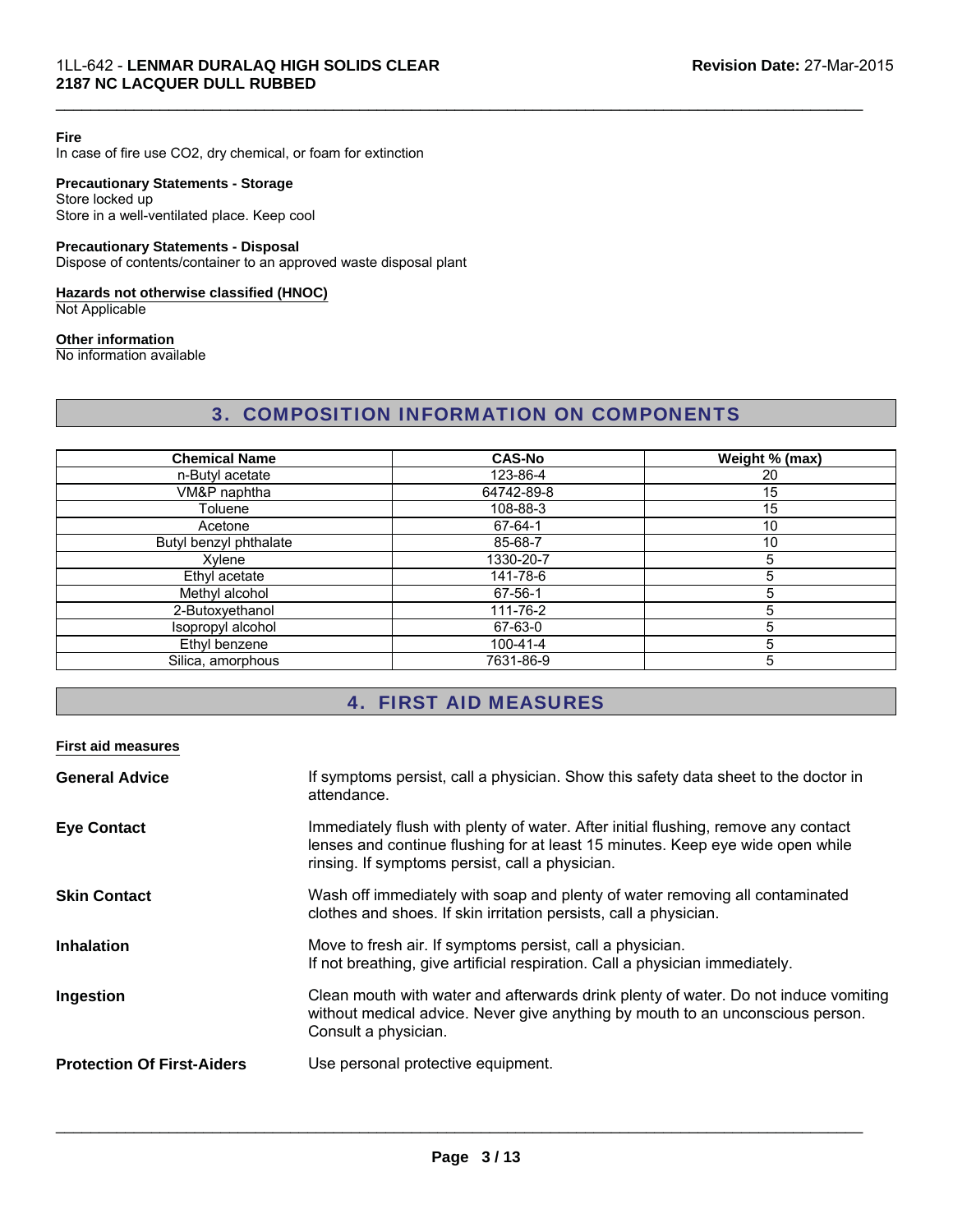**Most Important Symptoms/Effects** No information available.

**Notes To Physician** Treat symptomatically.

|  |  |  |  |  | <b>5. FIRE-FIGHTING MEASURES</b> |
|--|--|--|--|--|----------------------------------|
|--|--|--|--|--|----------------------------------|

 $\mathcal{L}_\mathcal{L} = \{ \mathcal{L}_\mathcal{L} = \{ \mathcal{L}_\mathcal{L} = \{ \mathcal{L}_\mathcal{L} = \{ \mathcal{L}_\mathcal{L} = \{ \mathcal{L}_\mathcal{L} = \{ \mathcal{L}_\mathcal{L} = \{ \mathcal{L}_\mathcal{L} = \{ \mathcal{L}_\mathcal{L} = \{ \mathcal{L}_\mathcal{L} = \{ \mathcal{L}_\mathcal{L} = \{ \mathcal{L}_\mathcal{L} = \{ \mathcal{L}_\mathcal{L} = \{ \mathcal{L}_\mathcal{L} = \{ \mathcal{L}_\mathcal{$ 

| <b>Flammable Properties</b>                                                                       | Vapors may travel considerable distance to a source of<br>ignition and flash back. Vapors may cause flash fire.                                                                                                                                                                             |
|---------------------------------------------------------------------------------------------------|---------------------------------------------------------------------------------------------------------------------------------------------------------------------------------------------------------------------------------------------------------------------------------------------|
| <b>Suitable Extinguishing Media</b>                                                               | Foam, dry powder or water. Use extinguishing measures<br>that are appropriate to local circumstances and the<br>surrounding environment.                                                                                                                                                    |
| <b>Protective Equipment And Precautions For Firefighters</b>                                      | As in any fire, wear self-contained breathing apparatus<br>pressure-demand, MSHA/NIOSH (approved or equivalent)<br>and full protective gear.                                                                                                                                                |
| <b>Specific Hazards Arising From The Chemical</b>                                                 | Flammable. Flash back possible over considerable distance.<br>Keep product and empty container away from heat and<br>sources of ignition. Closed containers may rupture if<br>exposed to fire or extreme heat. Thermal decomposition can<br>lead to release of irritating gases and vapors. |
| <b>Sensitivity To Mechanical Impact</b>                                                           | No.                                                                                                                                                                                                                                                                                         |
| <b>Sensitivity To Static Discharge</b>                                                            | Yes                                                                                                                                                                                                                                                                                         |
| <b>Flash Point Data</b><br>Flash Point (°F)<br>Flash Point (°C)<br><b>Flash Point Method</b>      | 10<br>$-12$<br><b>PMCC</b>                                                                                                                                                                                                                                                                  |
| <b>Flammability Limits In Air</b><br><b>Lower Explosion Limit</b><br><b>Upper Explosion Limit</b> | Not available<br>Not available                                                                                                                                                                                                                                                              |
| Health: 2<br>Flammability: 3<br><b>NFPA</b>                                                       | Instability: 0<br><b>Special: Not Applicable</b>                                                                                                                                                                                                                                            |
| <b>NFPA Legend</b><br>0 - Not Hazardous<br>1 - Slightly                                           |                                                                                                                                                                                                                                                                                             |

- 2 Moderate
- 3 High
- 4 Severe

*The ratings assigned are only suggested ratings, the contractor/employer has ultimate responsibilities for NFPA ratings where this system is used.*

*Additional information regarding the NFPA rating system is available from the National Fire Protection Agency (NFPA) at www.nfpa.org.*

6. ACCIDENTAL RELEASE MEASURES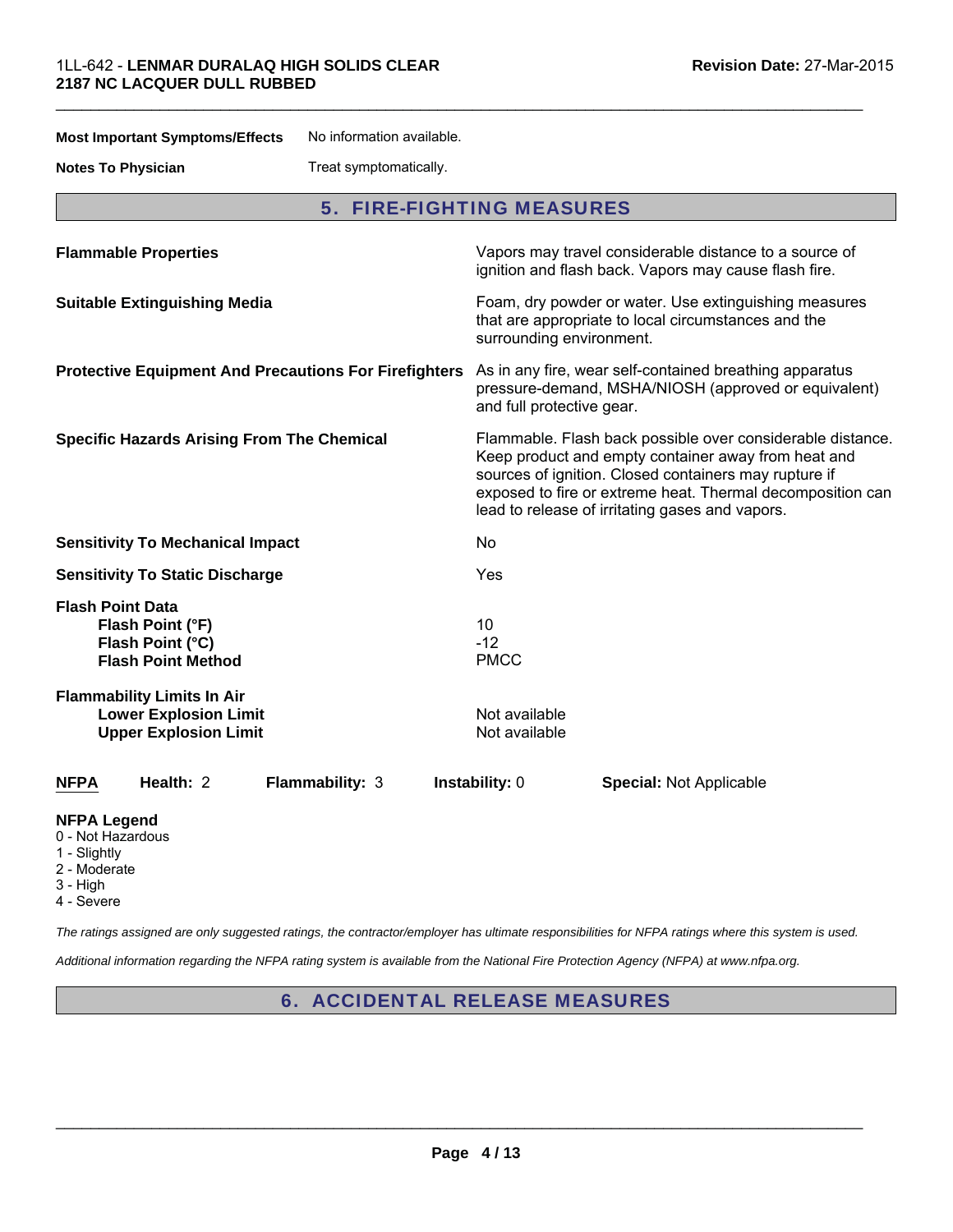|                                  | <b>6. ACCIDENTAL RELEASE MEASURES</b>                                                                                                                                                                                                                                                                                                                                                                                                       |
|----------------------------------|---------------------------------------------------------------------------------------------------------------------------------------------------------------------------------------------------------------------------------------------------------------------------------------------------------------------------------------------------------------------------------------------------------------------------------------------|
| <b>Personal Precautions</b>      | Remove all sources of ignition. Take precautions to prevent flashback. Ground and<br>bond all containers and handling equipment. Take precautionary measures against<br>static discharges. Ensure adequate ventilation. Avoid contact with skin, eyes and<br>clothing. Use personal protective equipment.                                                                                                                                   |
| <b>Other Information</b>         | Prevent further leakage or spillage if safe to do so. Do not allow material to<br>contaminate ground water system. Prevent product from entering drains. Do not flush<br>into surface water or sanitary sewer system. Local authorities should be advised if<br>significant spillages cannot be contained.                                                                                                                                  |
| <b>Environmental Precautions</b> | See Section 12 for additional Ecological Information.                                                                                                                                                                                                                                                                                                                                                                                       |
| <b>Methods For Clean-Up</b>      | Dam up. Soak up with inert absorbent material. Pick up and transfer to properly<br>labeled containers. Clean contaminated surface thoroughly.                                                                                                                                                                                                                                                                                               |
|                                  | <b>7. HANDLING AND STORAGE</b>                                                                                                                                                                                                                                                                                                                                                                                                              |
| <b>Handling</b>                  | Avoid contact with skin, eyes and clothing. Wear personal protective equipment. Do<br>not breathe vapors or spray mist. Use only in ventilated areas. Prevent vapor build-<br>up by providing adequate ventilation during and after use.                                                                                                                                                                                                    |
|                                  | Take precautionary measures against static discharges. To avoid ignition of vapors<br>by static electricity discharge, all metal parts of the equipment must be grounded.<br>Keep away from heat, sparks and flame. Do not smoke. Extinguish all flames and<br>pilot lights, and turn off stoves, heaters, electric motors and other sources of ignition<br>during use and until all vapors are gone. Ignition and/or flash back may occur. |

**Storage** Keep containers tightly closed in a dry, cool and well-ventilated place. Keep away from heat. Keep away from open flames, hot surfaces and sources of ignition. Keep in properly labeled containers. Keep out of the reach of children.

**Incompatible Materials** No information available

**Technical measures/Precautions** Ensure adequate ventilation. Use only where airflow will keep vapors from building up in or near the work area in adjoining rooms. Comply with all national, state, and local codes pertaining to the storage, handling, dispensing and disposal of flammable liquids.

> Dissipate static electricity during transfer by grounding and bonding containers and equipment before transferring material. All equipment should be non-sparking and explosion proof. Use explosion proof electrical equipment for ventilation, lighting and material handling.

# 8. EXPOSURE CONTROLS / PERSONAL PROTECTION

#### **Exposure Limits**

| <b>Chemical Name</b> | <b>ACGIH</b>                 | OSHA                               |
|----------------------|------------------------------|------------------------------------|
| n-Butyl acetate      | <b>TWA</b><br>$150$ ppm<br>. | TWA<br>150 ppm -                   |
|                      | 200 ppm - STEL               | <b>TWA</b><br>$710 \text{ ma/m}^3$ |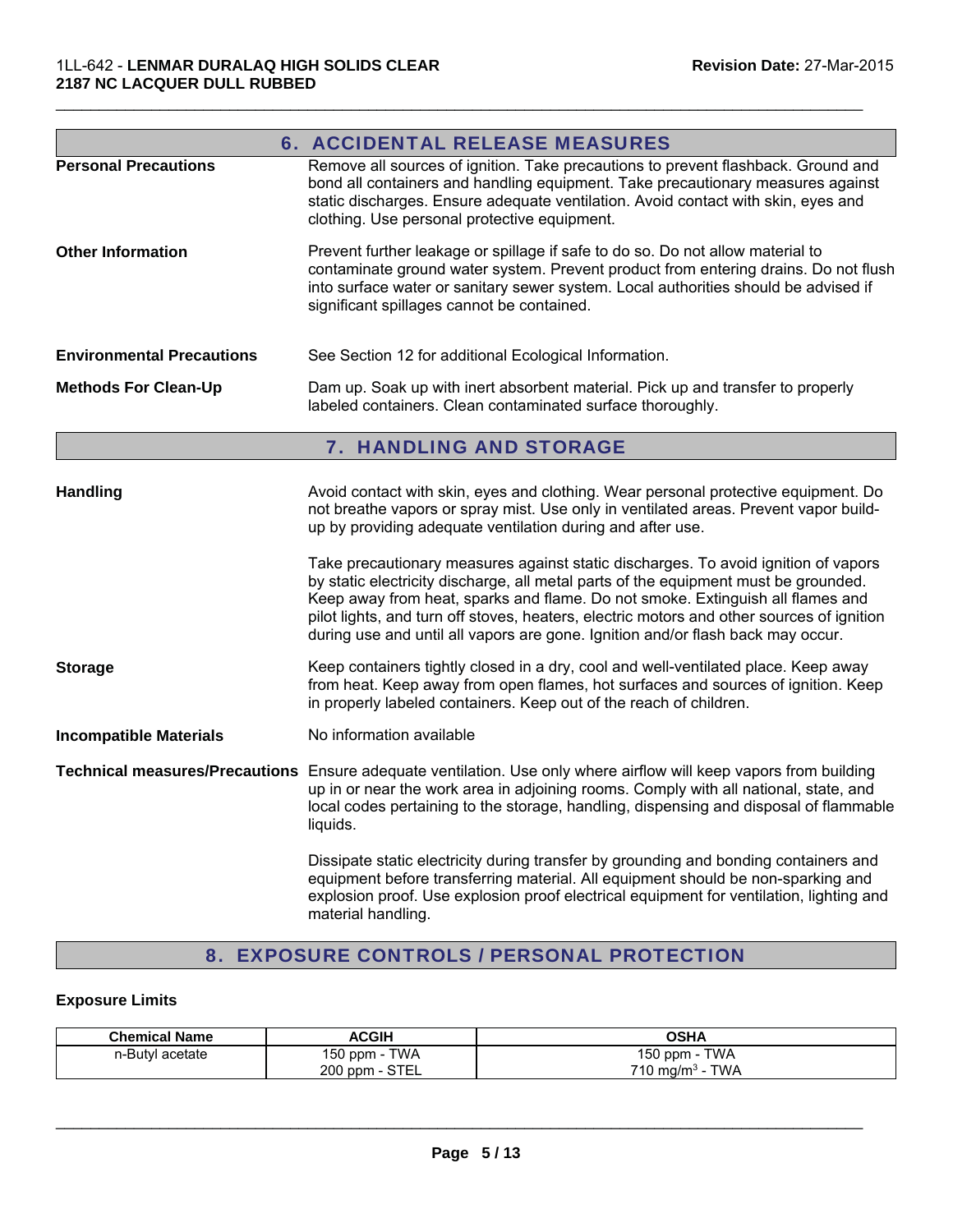#### 1LL-642 - **LENMAR DURALAQ HIGH SOLIDS CLEAR 2187 NC LACQUER DULL RUBBED**

| <b>Chemical Name</b>   | <b>ACGIH</b>   | <b>OSHA</b>                             |
|------------------------|----------------|-----------------------------------------|
| VM&P naphtha           | N/E            | N/E                                     |
| Toluene                | 20 ppm - TWA   | 200 ppm - TWA                           |
|                        |                | 300 ppm - Ceiling                       |
| Acetone                | 500 ppm - TWA  | 1000 ppm - TWA                          |
|                        | 750 ppm - STEL | 2400 mg/m <sup>3</sup> - TWA            |
| Butyl benzyl phthalate | N/E            | N/E                                     |
| Xylene                 | 100 ppm - TWA  | 100 ppm - TWA                           |
|                        | 150 ppm - STEL | 435 mg/m <sup>3</sup> - TWA             |
| Ethyl acetate          | 400 ppm - TWA  | 1400 mg/m <sup>3</sup> - TWA            |
|                        |                | 400 ppm - TWA                           |
| Methyl alcohol         | 200 ppm - TWA  | 200 ppm - TWA                           |
|                        | 250 ppm - STEL | $260$ mg/m <sup>3</sup> - TWA           |
|                        | <b>Skin</b>    |                                         |
| 2-Butoxyethanol        | 20 ppm - TWA   | 50 ppm - TWA                            |
|                        |                | 240 mg/m $3$ - TWA                      |
|                        |                | prevent or reduce skin absorption       |
| Isopropyl alcohol      | 200 ppm - TWA  | 400 ppm - TWA                           |
|                        | 400 ppm - STEL | 980 mg/m $3$ - TWA                      |
| Ethyl benzene          | 20 ppm - TWA   | 100 ppm - TWA                           |
|                        |                | 435 mg/m <sup>3</sup> - TWA             |
| Silica, amorphous      | N/E            | - $(80)/(%$ SiO2) mg/m <sup>3</sup> TWA |
|                        |                | 20 mppcf - TWA                          |

 $\mathcal{L}_\mathcal{L} = \{ \mathcal{L}_\mathcal{L} = \{ \mathcal{L}_\mathcal{L} = \{ \mathcal{L}_\mathcal{L} = \{ \mathcal{L}_\mathcal{L} = \{ \mathcal{L}_\mathcal{L} = \{ \mathcal{L}_\mathcal{L} = \{ \mathcal{L}_\mathcal{L} = \{ \mathcal{L}_\mathcal{L} = \{ \mathcal{L}_\mathcal{L} = \{ \mathcal{L}_\mathcal{L} = \{ \mathcal{L}_\mathcal{L} = \{ \mathcal{L}_\mathcal{L} = \{ \mathcal{L}_\mathcal{L} = \{ \mathcal{L}_\mathcal{$ 

# **Appropriate engineering controls**

| <b>Engineering Measures</b>          | Ensure adequate ventilation, especially in confined areas.                                                                                                                                                                                                                                                                                                          |  |
|--------------------------------------|---------------------------------------------------------------------------------------------------------------------------------------------------------------------------------------------------------------------------------------------------------------------------------------------------------------------------------------------------------------------|--|
| <b>Personal Protective Equipment</b> |                                                                                                                                                                                                                                                                                                                                                                     |  |
| <b>Eye/Face Protection</b>           | Safety glasses with side-shields                                                                                                                                                                                                                                                                                                                                    |  |
| <b>Skin Protection</b>               | Long sleeved clothing. Protective gloves.                                                                                                                                                                                                                                                                                                                           |  |
| <b>Respiratory Protection</b>        | Use only with adequate ventilation. In operations where exposure limits are<br>exceeded, use a NIOSH approved respirator that has been selected by a technically<br>qualified person for the specific work conditions. When spraying the product or<br>applying in confined areas, wear a NIOSH approved respirator specified for paint<br>spray or organic vapors. |  |
| <b>Hygiene Measures</b>              | Avoid contact with skin, eyes and clothing. Remove and wash contaminated clothing<br>before re-use. Wash thoroughly after handling.                                                                                                                                                                                                                                 |  |

# 9. PHYSICAL AND CHEMICAL PROPERTIES

| Appearance              | liquid                   |
|-------------------------|--------------------------|
| Odor                    | solvent                  |
| <b>Odor Threshold</b>   | No information available |
| Density (Ibs/gal)       | $7.65 - 7.75$            |
| <b>Specific Gravity</b> | $0.91 - 0.93$            |
| рH                      | No information available |
| <b>Viscosity (cps)</b>  | No information available |
| <b>Solubility</b>       | No information available |
| <b>Water Solubility</b> | No information available |
| <b>Evaporation Rate</b> | No information available |
| <b>Vapor Pressure</b>   | No information available |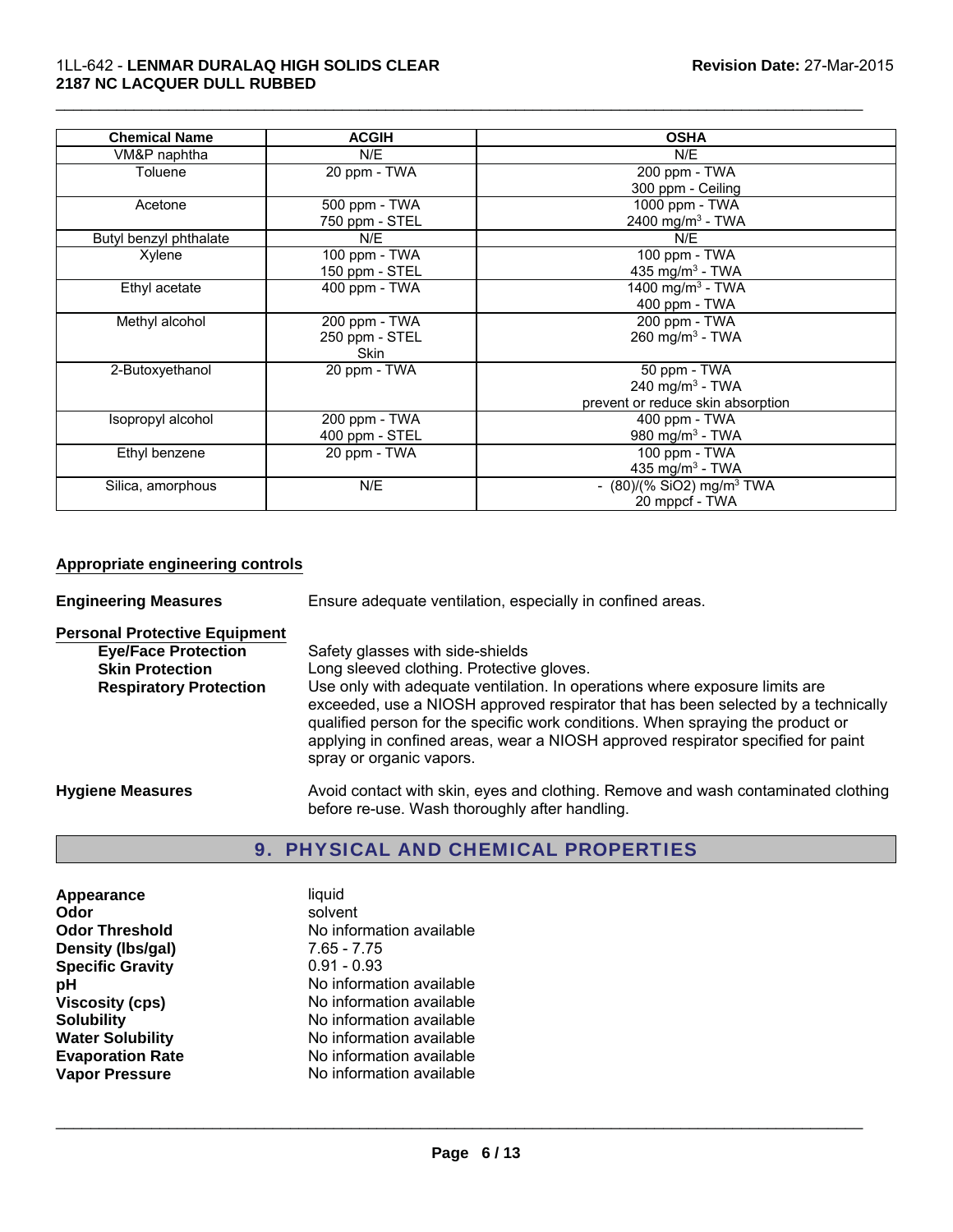| 9.                                   | <b>PHYSICAL AND CHEMICAL PROPERTIES</b> |
|--------------------------------------|-----------------------------------------|
| <b>Vapor Density</b>                 | No information available                |
| Wt. % Solids                         | $25 - 35$                               |
| Vol. % Solids                        | $20 - 30$                               |
| Wt. % Volatiles                      | $65 - 75$                               |
| Vol. % Volatiles                     | 70 - 80                                 |
| <b>VOC Regulatory Limit (g/L)</b>    | ~< 680                                  |
| <b>Boiling Point (°F)</b>            | 132                                     |
| <b>Boiling Point (°C)</b>            | 56                                      |
| <b>Freezing Point (°F)</b>           | No information available                |
| <b>Freezing Point (°C)</b>           | No information available                |
| Flash Point (°F)                     | 10                                      |
| Flash Point (°C)                     | $-12$                                   |
| <b>Flash Point Method</b>            | <b>PMCC</b>                             |
| Flammability (solid, gas)            | Not available                           |
| <b>Upper Explosion Limit</b>         | Not available                           |
| <b>Lower Explosion Limit</b>         | Not available                           |
| <b>Autoignition Temperature (°F)</b> | No information available                |
| <b>Autoignition Temperature (°C)</b> | No information available                |
| Decomposition Temperature (°F)       | No information available                |
| Decomposition Temperature (°C)       | No information available                |
| <b>Partition Coefficient (n-</b>     | No information available.               |
| octanol/water)                       |                                         |

# 10. STABILITY AND REACTIVITY

| <b>Reactivity</b>                         | No data available                                                                                                      |
|-------------------------------------------|------------------------------------------------------------------------------------------------------------------------|
| <b>Chemical Stability</b>                 | Stable under normal conditions. Hazardous polymerisation<br>does not occur.                                            |
| <b>Conditions To Avoid</b>                | Keep away from open flames, hot surfaces, static electricity<br>and sources of ignition. Sparks. Elevated temperature. |
| <b>Incompatible Materials</b>             | Incompatible with strong acids and bases and strong<br>oxidizing agents.                                               |
| <b>Hazardous Decomposition Products</b>   | Thermal decomposition can lead to release of irritating<br>gases and vapors.                                           |
| <b>Possibility Of Hazardous Reactions</b> | None under normal conditions of use.                                                                                   |

# 11. TOXICOLOGICAL INFORMATION

# **Information on likely routes of exposure**

#### **Product Information**

Repeated or prolonged exposure to organic solvents may lead to permanent brain and nervous system damage. Intentional misuse by deliberately concentrating and inhaling vapors may be harmful or fatal.

**Inhalation** No information available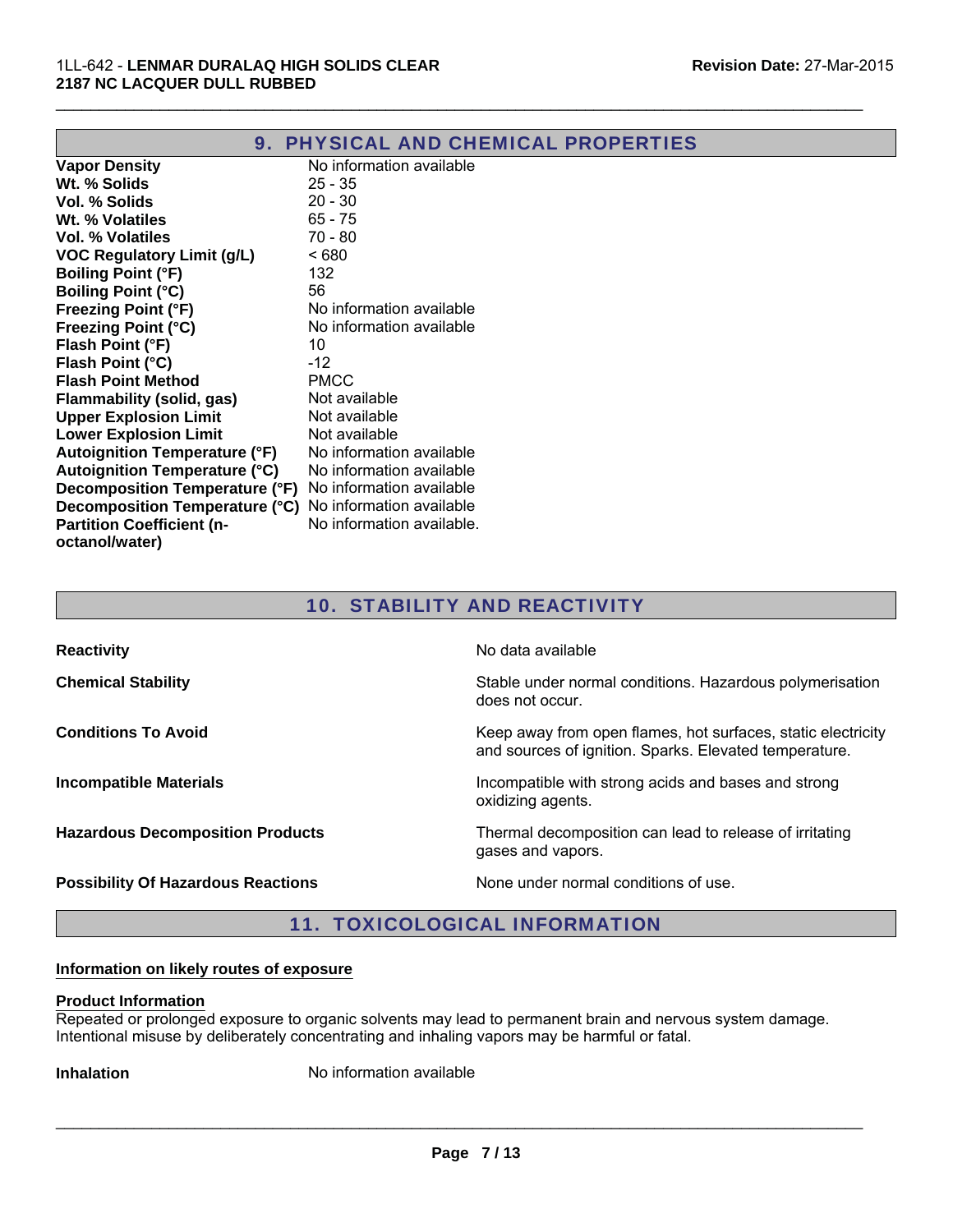| Eye contact                          | No information available                                                                   |
|--------------------------------------|--------------------------------------------------------------------------------------------|
| <b>Skin contact</b>                  | No information available                                                                   |
| Ingestion                            | No information available                                                                   |
| <b>Acute Toxicity</b>                |                                                                                            |
| <b>Product Information</b>           | No information available                                                                   |
| Information on toxicological effects |                                                                                            |
| <b>Symptoms</b>                      | No information available                                                                   |
|                                      | Delayed and immediate effects as well as chronic effects from short and long-term exposure |

| <b>Sensitization:</b>       | Not available             |
|-----------------------------|---------------------------|
| <b>Mutagenic Effects</b>    | Not available             |
| <b>Reproductive Effects</b> | No information available. |

### **Numerical measures of toxicity**

**The following values are calculated based on chapter 3.1 of the GHS document**

 $\mathcal{L}_\mathcal{L} = \{ \mathcal{L}_\mathcal{L} = \{ \mathcal{L}_\mathcal{L} = \{ \mathcal{L}_\mathcal{L} = \{ \mathcal{L}_\mathcal{L} = \{ \mathcal{L}_\mathcal{L} = \{ \mathcal{L}_\mathcal{L} = \{ \mathcal{L}_\mathcal{L} = \{ \mathcal{L}_\mathcal{L} = \{ \mathcal{L}_\mathcal{L} = \{ \mathcal{L}_\mathcal{L} = \{ \mathcal{L}_\mathcal{L} = \{ \mathcal{L}_\mathcal{L} = \{ \mathcal{L}_\mathcal{L} = \{ \mathcal{L}_\mathcal{$ 

| ATEmix (oral)                        | 1503 mg/kg |
|--------------------------------------|------------|
| <b>ATEmix (dermal)</b>               | 4437 mg/kg |
| <b>ATEmix (inhalation-dust/mist)</b> | 4.4 mg/L   |
| <b>ATEmix (inhalation-vapor)</b>     | 1999 mg/L  |

#### **Acute Toxicity Component**

LD50 Oral: 10768 mg/kg (Rat) LD50 Dermal: > 17600 mg/kg (Rabbit) n-Butyl acetate LC50 Inhalation (Vapor): 390 ppm (Rat, 4 hr.) Sensitization: non-sensitizing (guinea pig)

#### **Toluene**

LD50 Oral: 636 mg/kg (Rat) LD50 Dermal: 14100 μL/kg (Rabbit) LC50 Inhalation (Vapor): 49000 mg/m<sup>3</sup> (Rat, 4 hr.)

Acetone LD50 Oral: 5800 mg/kg (Rat)

Xylene LD50 Oral: 4300 mg/kg (Rat) LD50 Dermal: > 1700 mg/kg (Rabbit) LC50 Inhalation (Vapor): 5000 ppm (Rat, 4 hr.)

# Ethyl acetate

LD50 Oral: 5620 mg/kg (Rat) LD50 Dermal: > 20 mL/kg (Rabbit) LC50 Inhalation (Vapor): 200000 mg/m $3$  (Rat)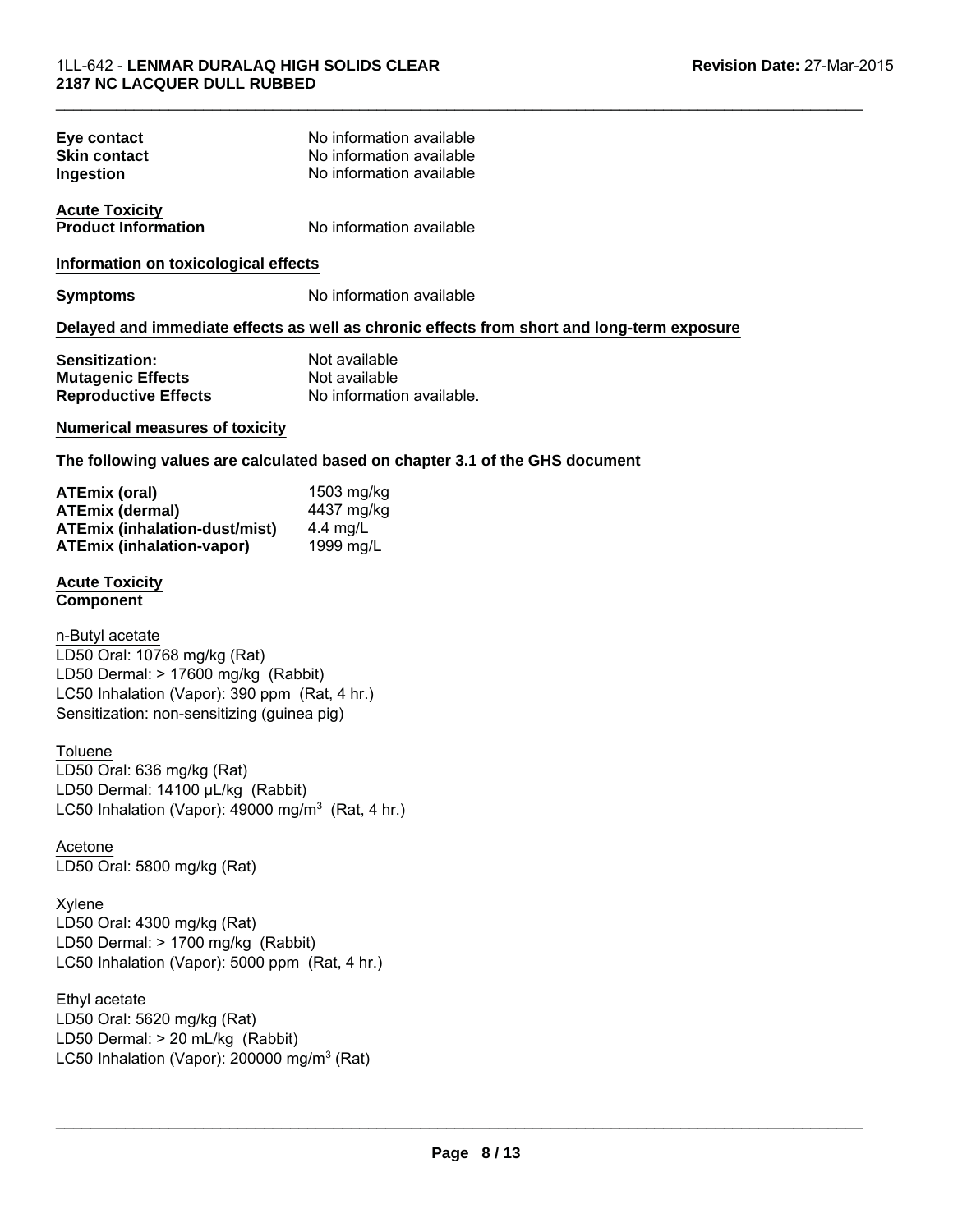LD50 Oral: 5600 mg/kg (Rat) LD50 Dermal: 15800 mg/kg (Rabbit) Methyl alcohol LC50 Inhalation (Vapor): 64000 ppm (Rat, 4 hr.)

# 2-Butoxyethanol

LD50 Oral: 470 mg/kg (Rat) LD50 Dermal: 220 mg/kg (Rabbit) LC50 Inhalation (Vapor): 450 ppm (Rat, 4 hr.)

LD50 Dermal: 12,800 mg/kg (Rabbit) LC50 Inhalation (Vapor): 16,000 ppm (Rat) Isopropyl alcohol LD50 Oral: 5,000-5,045 mg/kg (Rat)

Ethyl benzene LD50 Oral: 3500 mg/kg (Rat) LD50 Dermal: > 5000 mg/kg (Rabbit) LC50 Inhalation (Vapor): 55000 mg/m<sup>3</sup> (Rat, 2 hr.)

Silica, amorphous LD50 Oral: > 5000 mg/kg (Rat) LD50 Dermal: 2,000 mg/kg (Rabbit) LC50 Inhalation (Dust): > 2 mg/L

#### **Carcinogenicity**

*The information below indicates whether each agency has listed any ingredient as a carcinogen:*

| <b>Chemical Name</b> | IARC                 | <b>NTP</b> | <b>OSHA Carcinogen</b> |
|----------------------|----------------------|------------|------------------------|
|                      | םר<br>Possible Human |            | Listed                 |
| Ethyl benzene        | Carcinogen           |            |                        |

 $\mathcal{L}_\mathcal{L} = \{ \mathcal{L}_\mathcal{L} = \{ \mathcal{L}_\mathcal{L} = \{ \mathcal{L}_\mathcal{L} = \{ \mathcal{L}_\mathcal{L} = \{ \mathcal{L}_\mathcal{L} = \{ \mathcal{L}_\mathcal{L} = \{ \mathcal{L}_\mathcal{L} = \{ \mathcal{L}_\mathcal{L} = \{ \mathcal{L}_\mathcal{L} = \{ \mathcal{L}_\mathcal{L} = \{ \mathcal{L}_\mathcal{L} = \{ \mathcal{L}_\mathcal{L} = \{ \mathcal{L}_\mathcal{L} = \{ \mathcal{L}_\mathcal{$ 

**Legend**

IARC - International Agency for Research on Cancer NTP - National Toxicity Program OSHA - Occupational Safety & Health Administration

# 12. ECOLOGICAL INFORMATION

# **Ecotoxicity Effects**

# **Product Information**

#### **Acute Toxicity to Fish** No information available

# **Acute Toxicity to Aquatic Invertebrates**

No information available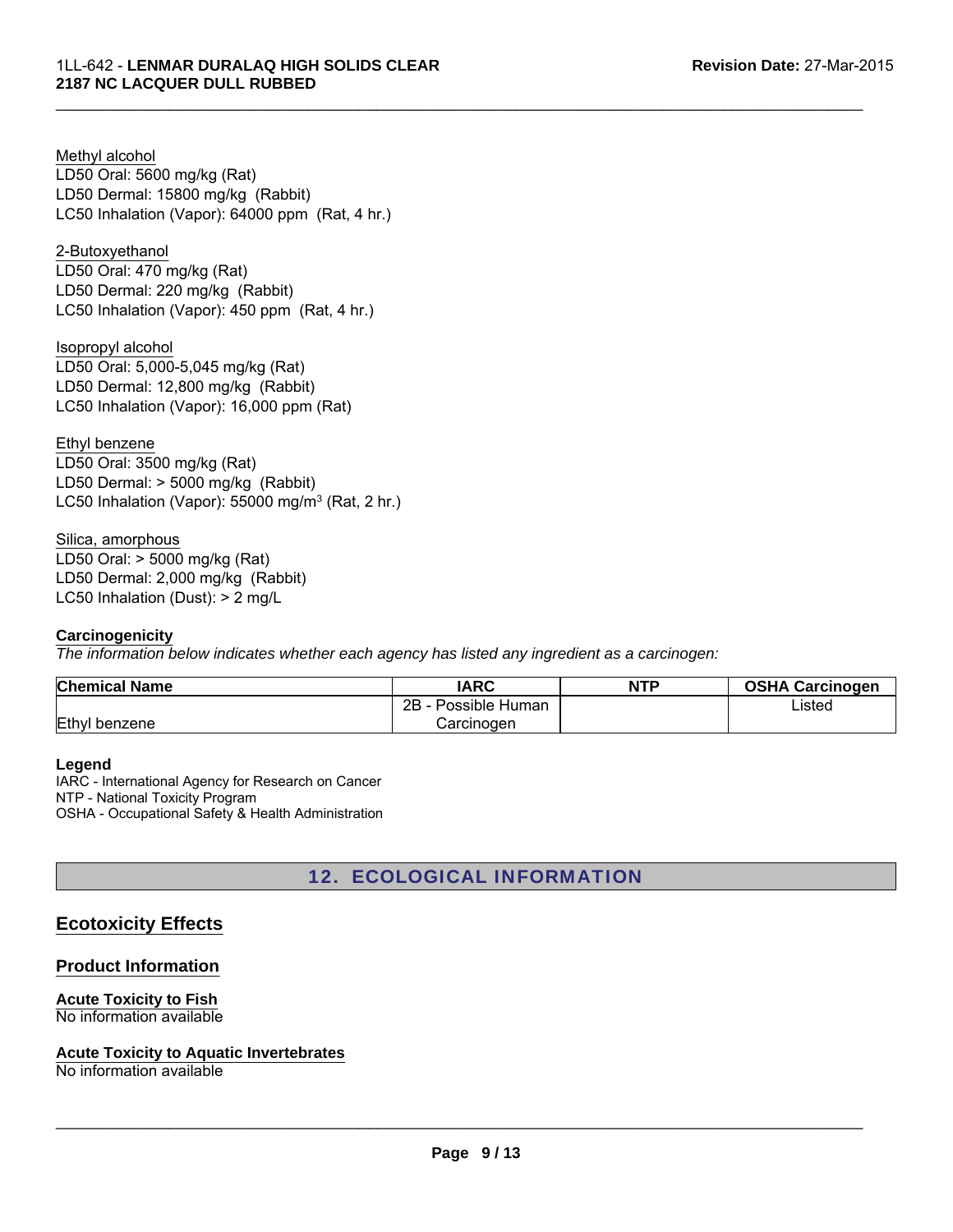#### **Acute Toxicity to Aquatic Plants**

No information available

#### **Persistence / Degradability**

No information available.

#### **Bioaccumulation / Accumulation**

No information available.

#### **Mobility in Environmental Media**

No information available.

#### **Ozone**

Not Applicable

#### **Component**

#### **Acute Toxicity to Fish**

n-Butyl acetate LC50: 18 mg/L (Fathead Minnow - 96 hr.)

Acetone LC50: 8300(Bluegill - 96 hr.) mg/L

Xylene LC50: 13.5 mg/L (Rainbow Trout - 96 hr.)

2-Butoxyethanol LC50: 1490 mg/L (Bluegill sunfish - 96 hr.)

Ethyl benzene LC50: 12.1 mg/L (Fathead Minnow - 96 hr.)

#### **Acute Toxicity to Aquatic Invertebrates**

n-Butyl acetate EC50: 72.8 mg/L (Daphnia magna - 48 hr.)

Acetone EC50: 12600 mg/L (Daphnia magna - 48 hr.)

Ethyl benzene EC50: 1.8 mg/L (Daphnia magna - 48 hr.)

### **Acute Toxicity to Aquatic Plants**

n-Butyl acetate EC50: 674.7 mg/L (Green algae (Scenedesmus subspicatus), 72 hrs.)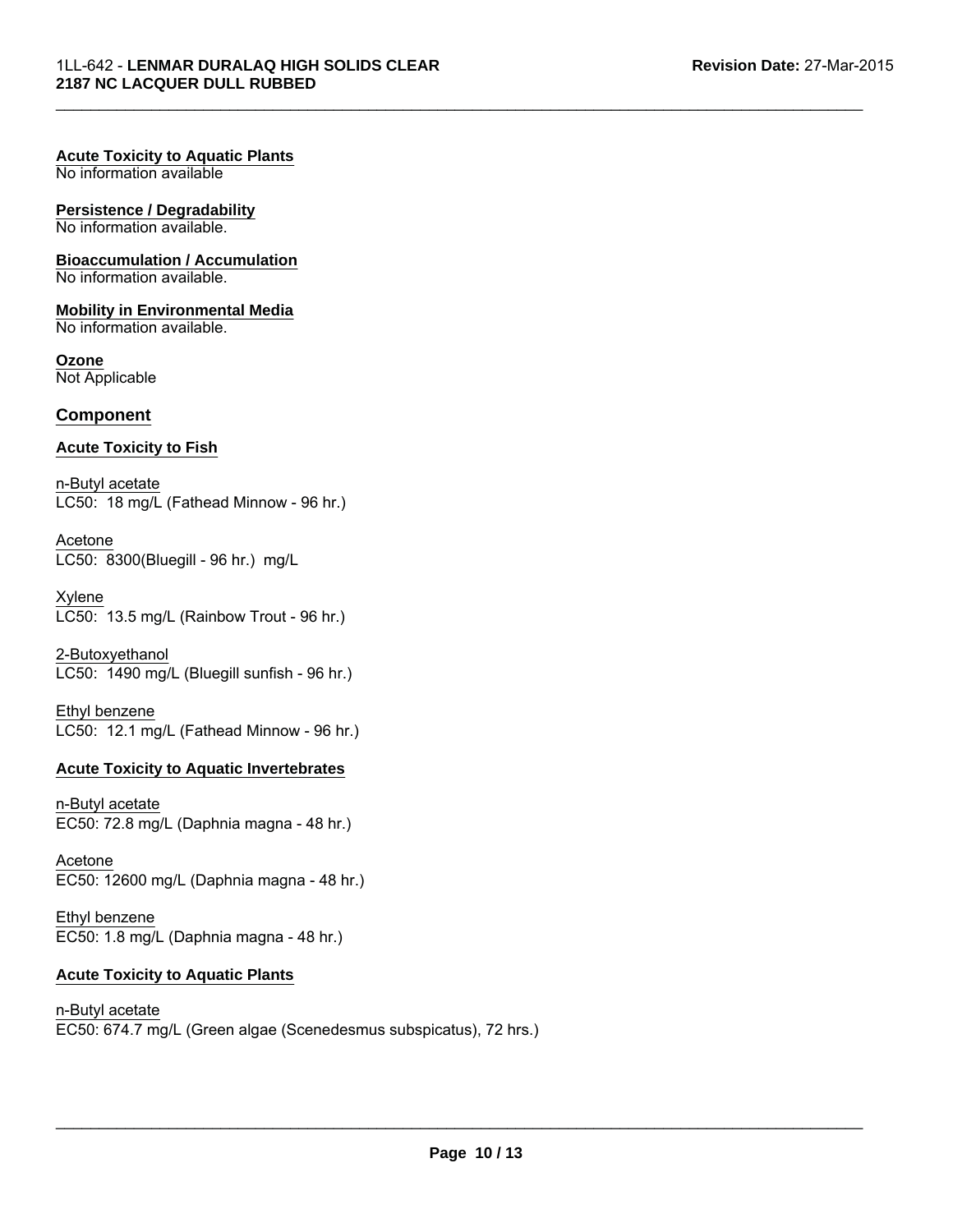#### Ethyl benzene

EC50: 4.6 mg/L (Green algae (Scenedesmus subspicatus), 72 hrs.)

|                                                                                     | <b>13. DISPOSAL CONSIDERATIONS</b>                                                                                                                                                                                                    |
|-------------------------------------------------------------------------------------|---------------------------------------------------------------------------------------------------------------------------------------------------------------------------------------------------------------------------------------|
| <b>Waste Disposal Method</b>                                                        | Dispose of in accordance with federal, state, provincial, and local regulations. Local<br>requirements may vary, consult your sanitation department or state-designated<br>environmental protection agency for more disposal options. |
| <b>Empty Container Warning</b>                                                      | Emptied containers may retain product residue. Follow label warnings even after<br>container is emptied. Residual vapors may explode on ignition.                                                                                     |
|                                                                                     | <b>14. TRANSPORT INFORMATION</b>                                                                                                                                                                                                      |
| <b>DOT</b>                                                                          |                                                                                                                                                                                                                                       |
| <b>Proper Shipping Name</b><br><b>Hazard Class</b><br>UN-No<br><b>Packing Group</b> | Paint (Mixture)<br>3<br>UN1263<br>Ш                                                                                                                                                                                                   |
| <b>ICAO / IATA</b>                                                                  | Contact the preparer for further information.                                                                                                                                                                                         |

 $\mathcal{L}_\mathcal{L} = \{ \mathcal{L}_\mathcal{L} = \{ \mathcal{L}_\mathcal{L} = \{ \mathcal{L}_\mathcal{L} = \{ \mathcal{L}_\mathcal{L} = \{ \mathcal{L}_\mathcal{L} = \{ \mathcal{L}_\mathcal{L} = \{ \mathcal{L}_\mathcal{L} = \{ \mathcal{L}_\mathcal{L} = \{ \mathcal{L}_\mathcal{L} = \{ \mathcal{L}_\mathcal{L} = \{ \mathcal{L}_\mathcal{L} = \{ \mathcal{L}_\mathcal{L} = \{ \mathcal{L}_\mathcal{L} = \{ \mathcal{L}_\mathcal{$ 

#### **IMDG / IMO** Contact the preparer for further information.

15. REGULATORY INFORMATION

#### **International Inventories**

| <b>TSCA: United States</b> | Yes - All components are listed or exempt. |
|----------------------------|--------------------------------------------|
| <b>DSL: Canada</b>         | Yes - All components are listed or exempt. |

# **Federal Regulations**

#### **SARA 311/312 hazardous categorization**

| Yes |
|-----|
| Yes |
| Yes |
| N٥  |
| N٥  |
|     |

#### **SARA 313**

Section 313 of Title III of the Superfund Amendments and Reauthorization Act of 1986 (SARA). This product contains a chemical or chemicals which are subject to the reporting requirements of the Act and Title 40 of the Code of Federal Regulations, Part 372: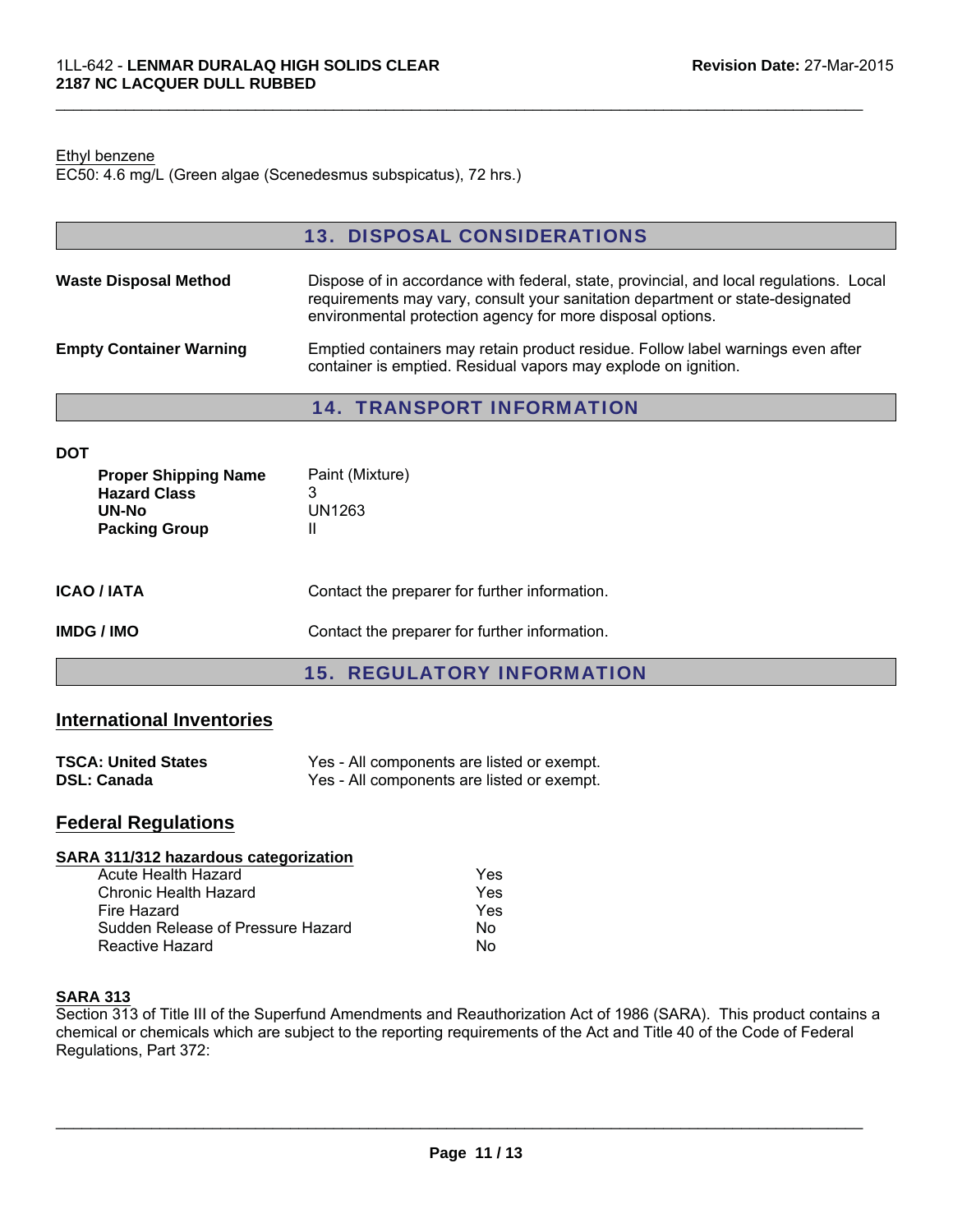| <b>Chemical Name</b> | <b>CAS-No</b>  | Weight % (max) |  |
|----------------------|----------------|----------------|--|
| Toluene              | 108-88-3       | 15             |  |
| Xvlene               | 1330-20-7      | 5              |  |
| Methyl alcohol       | 67-56-1        | 5              |  |
| 2-Butoxyethanol      | 111-76-2       | 5              |  |
| Isopropyl alcohol    | 67-63-0        | 5              |  |
| Ethyl benzene        | $100 - 41 - 4$ | 5              |  |

# **Clean Air Act, Section 112 Hazardous Air Pollutants (HAPs) (see 40 CFR 61)**

This product contains the following HAPs:

| <b>Chemical Name</b> | <b>CAS-No</b>  | Weight % (max) |
|----------------------|----------------|----------------|
| Toluene              | 108-88-3       | 15             |
| Xylene               | 1330-20-7      | 5              |
| Methyl alcohol       | 67-56-1        | 5              |
| 2-Butoxyethanol      | 111-76-2       | 5              |
| Ethyl benzene        | $100 - 41 - 4$ | 5              |

# **State Regulations**

#### **California Proposition 65**

*This product may contain small amounts of materials known to the state of California to cause cancer or reproductive harm.*

# **State Right-to-Know**

| <b>Chemical Name</b>   | <b>Massachusetts</b> | <b>New Jersey</b> | Pennsylvania |
|------------------------|----------------------|-------------------|--------------|
| n-Butyl acetate        |                      |                   |              |
| Toluene                |                      |                   |              |
| Acetone                |                      |                   |              |
| Butyl benzyl phthalate |                      |                   |              |
| Xylene                 |                      |                   |              |
| Ethyl acetate          |                      |                   |              |
| Methyl alcohol         |                      |                   |              |
| 2-Butoxyethanol        |                      |                   |              |
| Isopropyl alcohol      |                      |                   |              |
| Ethyl benzene          |                      |                   |              |
| Silica, amorphous      |                      |                   |              |

#### **Legend**

X - Listed

# 16. OTHER INFORMATION

**HMIS Health:** 2\* **Flammability:** 3 **Reactivity:** 0 **PPE:** -